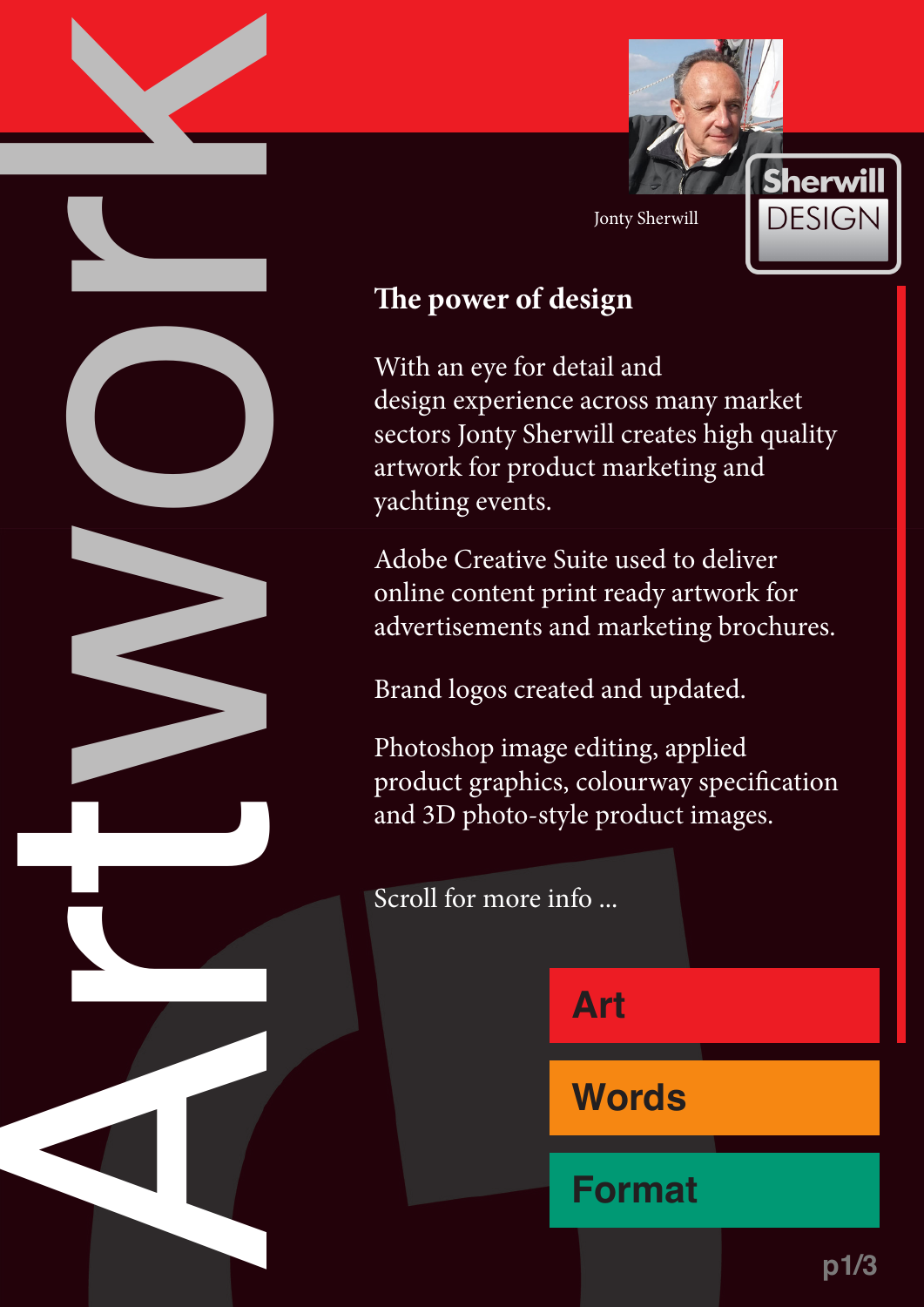<span id="page-1-0"></span>





With experience in magazine feature writing and word perfect press releases, Jonty will review your presentation and reinvigorate your offer.

Precise, concise and convincing, with an eye-catching headline this can be from ground up or more simply a refresh of your existing marketing message.

With a background in product design, engineering and the marine industry this knowledge base is a potent resource.

More ...





**[@sherwilldesign](https://www.facebook.com/sherwilldesign)**

**[Art](#page-0-0)**

**Words**

**[Format](#page-2-0)**